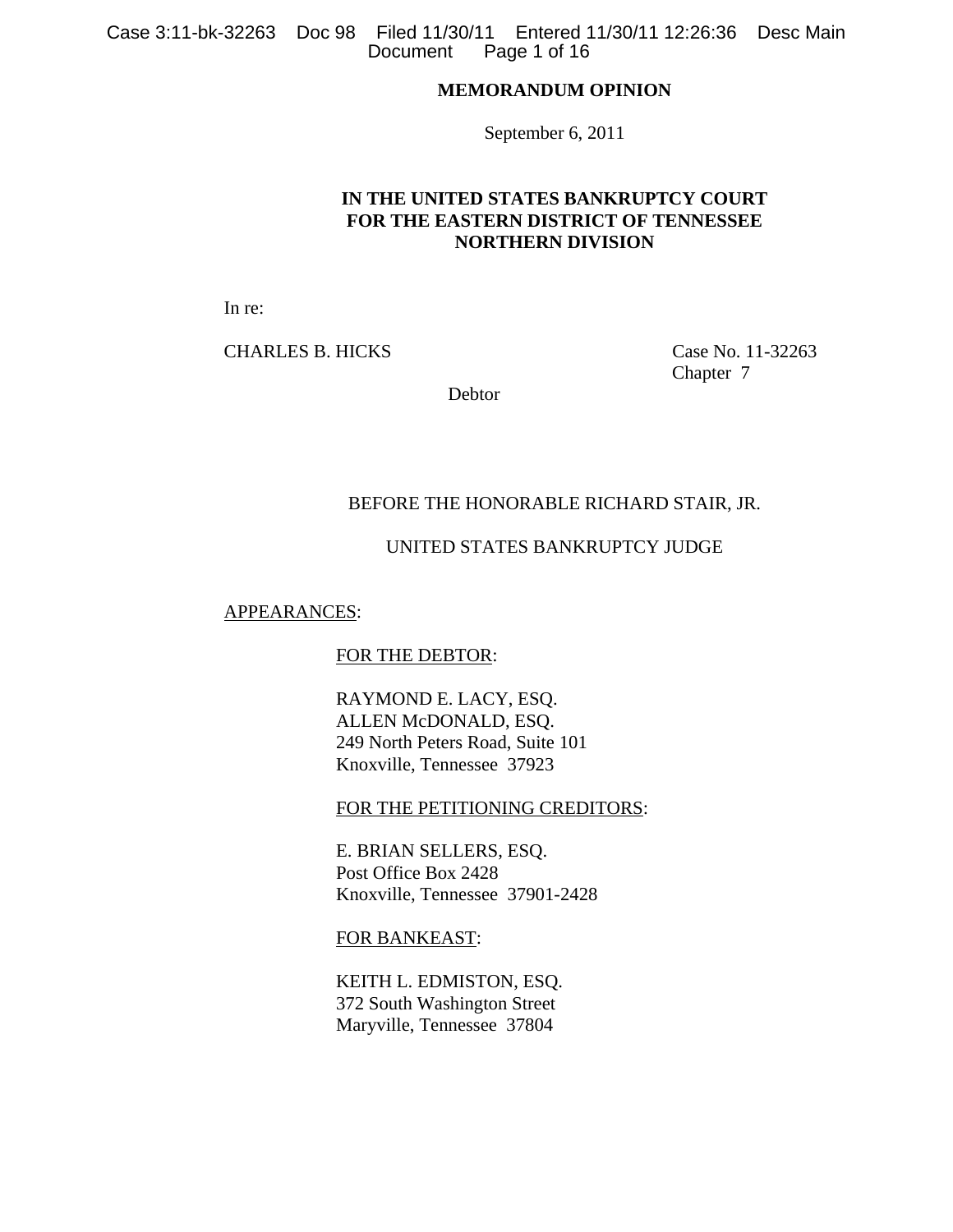# Case 3:11-bk-32263 Doc 98 Filed 11/30/11<br>Document Pag 11 Entered 11/30/11 12:26:36 Desc Main<br>Page 2 of 16

| $\mathbf{1}$   | <b>THE COURT:</b> This matter is before me on the Involuntary Petition filed by          |
|----------------|------------------------------------------------------------------------------------------|
| $\sqrt{2}$     | First Community Bank of East Tennessee, Community South Bank, National Bank of           |
| 3              | Tennessee, and First Peoples Bank of Tennessee on May 9, 2011, and joined by             |
| $\overline{4}$ | BankEast on July 21, 2011. The Petitioning Creditors seek entry of an order for relief   |
| 5              | under Chapter 7 of the Bankruptcy Code against Charles B. Hicks pursuant to 11 U.S.C.    |
| 6              | § 303(h). Mr. Hicks filed an Answer on May 31, 2011, denying that he is a person         |
| 7              | against whom an order for relief may be entered, that the Petitioning Creditors were     |
| 8              | eligible to file the petition because there is a bona fide dispute as to the amounts     |
| 9              | claimed to be owed to them, and that he is generally not paying his debts as they        |
| 10             | become due except to the extent the debts are the subject of a bona fide dispute.        |
| 11             | The trial on the contested Involuntary Petition was held on August 31, 2011.             |
| 12             | I reserved ruling until this afternoon. The record before me consists of thirty-eight    |
| 13             | exhibits, stipulated or otherwise admitted into evidence during the course of the trial, |
| 14             | Stipulations of Facts and Documents filed by the parties on August 24, 2011, and the     |
| 15             | testimony of eight witnesses: Charles Dotson, an Affiliate Broker with TCI Group;        |
| 16             | Charles M. Smith, a staff appraiser with Property Service Group; Kenneth R.              |
| 17             | Woodford, a certified general appraiser; William E. Newman, Senior Vice President        |
| 18             | with National Bank of Tennessee; Virgil Avans, a Vice President with Community           |
| 19             | South Bank; Mark Gamble, Chairman and former CEO of First Community Bank of              |
| 20             | East Tennessee; Tamara Boyer, Special Assets Senior Vice President with BankEast;        |
| 21             | and the Debtor Charles B. Hicks.                                                         |
| 22             | The pretrial Order entered on June 23, 2011, defined the issues as follows:              |
| 23             | (A) Whether at least three of the Petitioning Creditors, including any additional        |

 creditor who timely files a joinder to the Involuntary Petition, hold claims against the Debtor that are not contingent as to liability or the subject of a bona fide dispute as to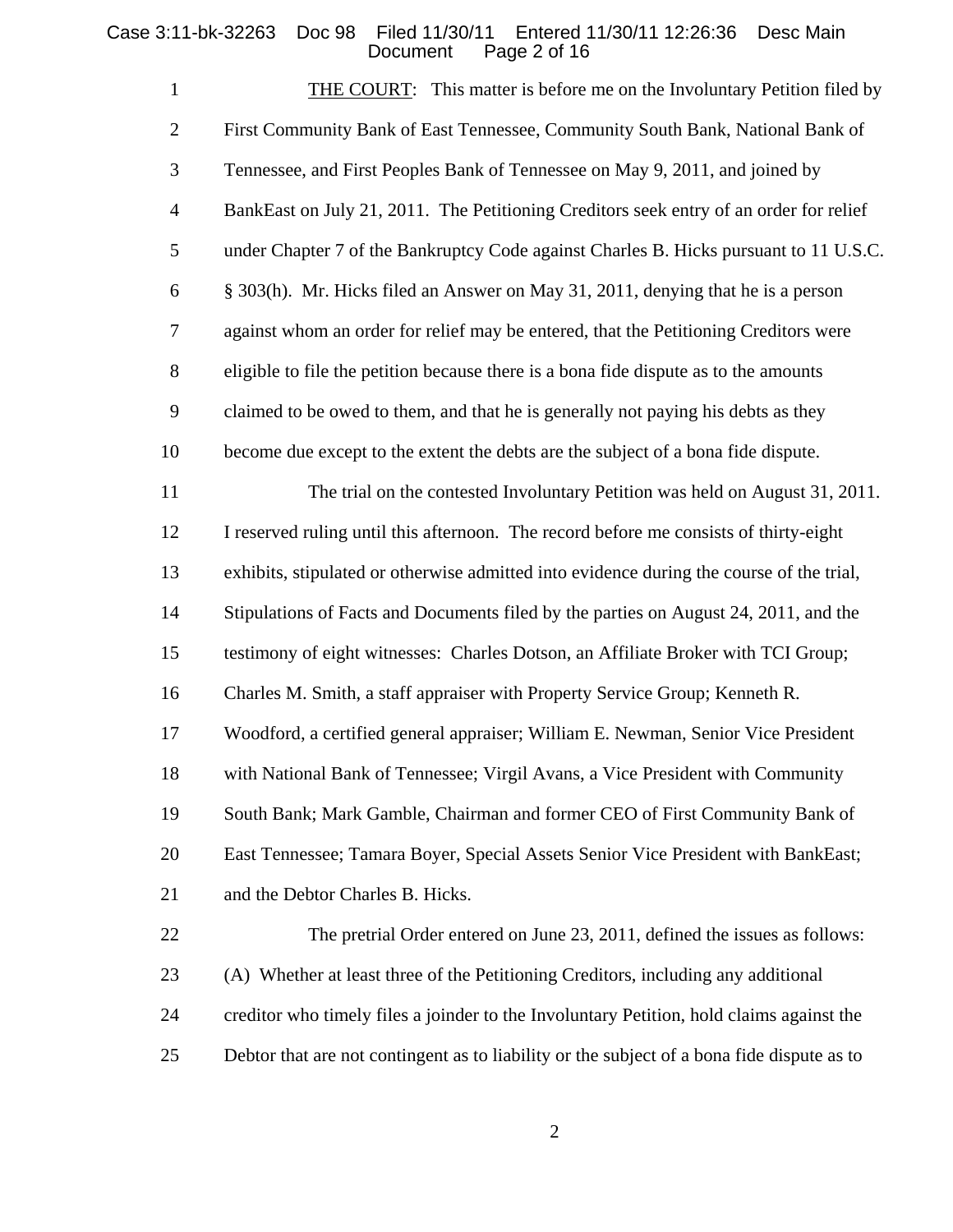#### Case 3:11-bk-32263 Doc 98 Filed 11/30/11 Entered 11/30/11 12:26:36 Desc Main Page 3 of 16

liability or amount, if such non-contingent, undisputed claims aggregate at least

2 \$14,425.00 more than the value of any lien on property of the Debtor securing such

claims; and

 (B) Whether, as of the petition date, the Debtor was generally paying his debts as they came due in accordance with 11 U.S.C. § 303(h) unless such debts are the subject of a bona fide dispute as to liability or amount.

 Pursuant to the parties' Stipulations, the second issue – whether, as of the May 9, 2011 petition date, Mr. Hicks was generally paying his debts as they came due – was resolved, and it was stipulated that he was not. The parties also stipulated that Mr. Hicks is eligible to be a debtor under Chapter 7 and that the petitioning creditor First Peoples Bank of Tennessee meets the eligibility requirements of § 303(b)(1) in that, as of the petition date, it held at least one non-contingent undisputed claim against Mr. Hicks in the amount of \$152,869.80. Accordingly, the only issue still to be resolved is whether the remaining Petitioning Creditors, or any two of them – First Community Bank of East Tennessee, Community South Bank, National Bank of Tennessee, and BankEast – hold claims against Mr. Hicks that are not contingent as to liability or the subject of a bona fide dispute as to liability or amount. This is a core proceeding under 28 U.S.C. § 157(b)(2)(A) and (O).

 Involuntary petitions are governed by 11 U.S.C. § 303, which, under subsection (b)(1), allows an involuntary case to be commenced against an individual 21 eligible to be a debtor under Chapter 7 or 11 "by three or more entities, each of which is either a holder of a claim against such person that is not contingent as to liability or the subject of a bona fide dispute as to liability or amount . . . if such noncontingent, undisputed claims aggregate at least \$14,425 more than the value of any lien on property of the debtor securing such claims held by the holders of such claims."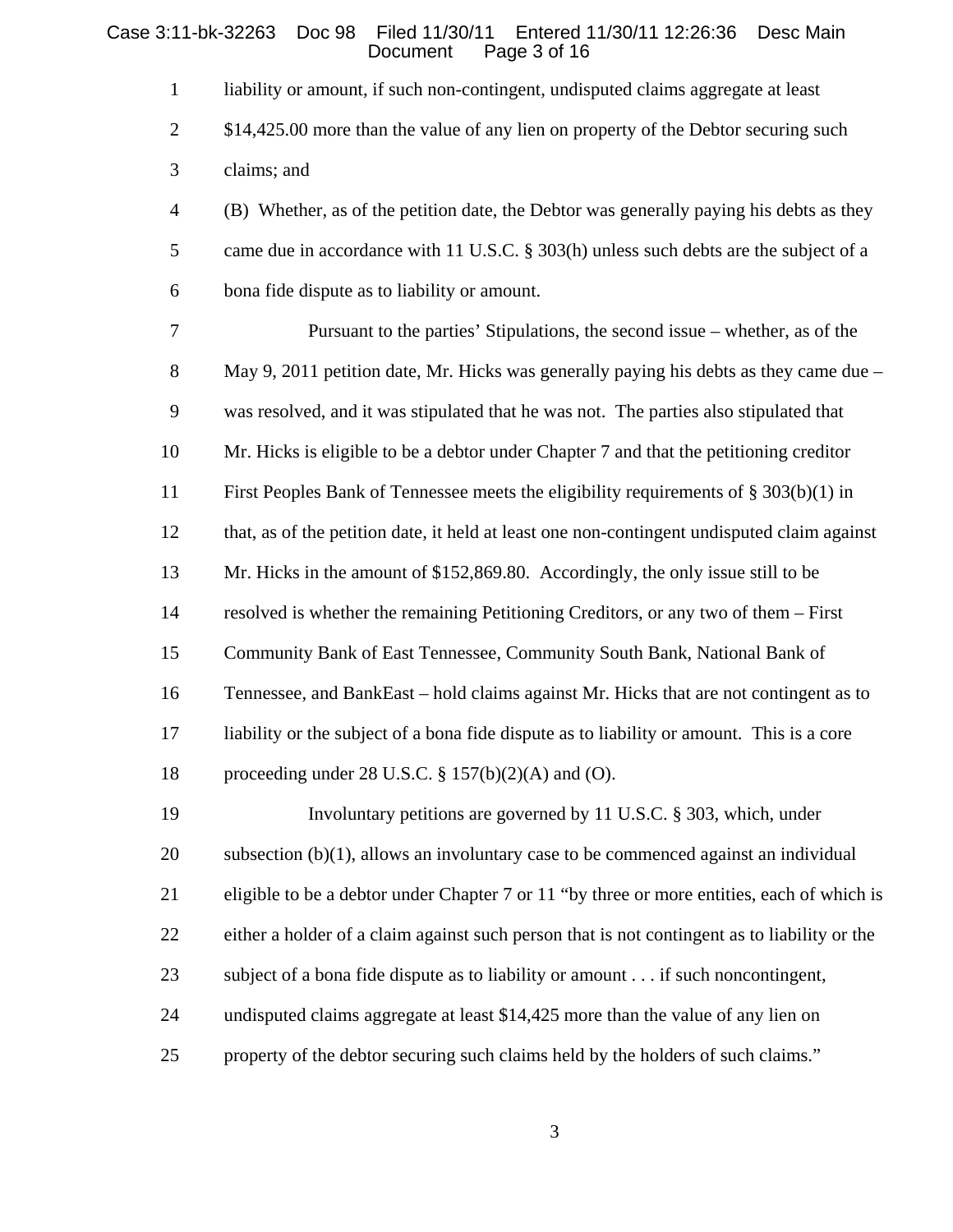#### Case 3:11-bk-32263 Doc 98 Filed 11/30/11 Entered 11/30/11 12:26:36 Desc Main Page 4 of 16

 Pursuant to § 303(h), "[i]f the petition is not timely controverted, the court shall order relief against the debtor in an involuntary case under the chapter under which the petition was filed. Otherwise, after trial, the court shall order relief against the debtor in 4 an involuntary case under the chapter under which the petition was filed only if  $- (1)$  the debtor is generally not paying such debtor's debts as such debts become due unless such debts are the subject of a bona fide dispute as to liability or amount[.]"

 The Bankruptcy Code does not define the term 'bona fide dispute,' but it is generally agreed that "[a] claim is subject to a bona fide dispute 'if there is either a genuine issue of material fact that bears upon the debtor's liability, or a meritorious contention as to the application of law to undisputed facts.'" *Marketing & Creative Solutions, Inc. v. Scripps Howard Broadcasting Co. (In re Marketing & Creative Solutions, Inc.)*, 338 B.R. 300, 305 (B.A.P. 6<sup>th</sup> Cir. 2006). "Congress has made clear that it 'intended to disqualify a creditor whenever there is any legitimate basis for the debtor not paying the debt, whether that basis is factual or legal.' . . . Importantly, the court need not resolve any genuine issues of fact or law; it [must] only determine that such issues exist." *Riverview Trenton Railroad Co. v. DSC, Limited (In re DSC, Limited*), 486 F.3d 940, 945 (6<sup>th</sup> Cir. 2007) (quoting *In re Lough*, 57 B.R. 993, 997

(Bankr. E.D. Michigan 1986)).

19 Nevertheless, "[i]n deciding whether the claims of the petitioning creditors are subject to a legitimate dispute of law, a bankruptcy court is not prohibited from 21 addressing the legal merits of the alleged dispute, but may be required to conduct a limited analysis of the legal issues in order to ascertain whether an objective legal basis 23 for the dispute exists[, although a] debtor may not successfully oppose an involuntary petition by merely claiming that a legal dispute exists when in fact the applicable law is well-established and not subject to legitimate dispute. The bankruptcy court is expected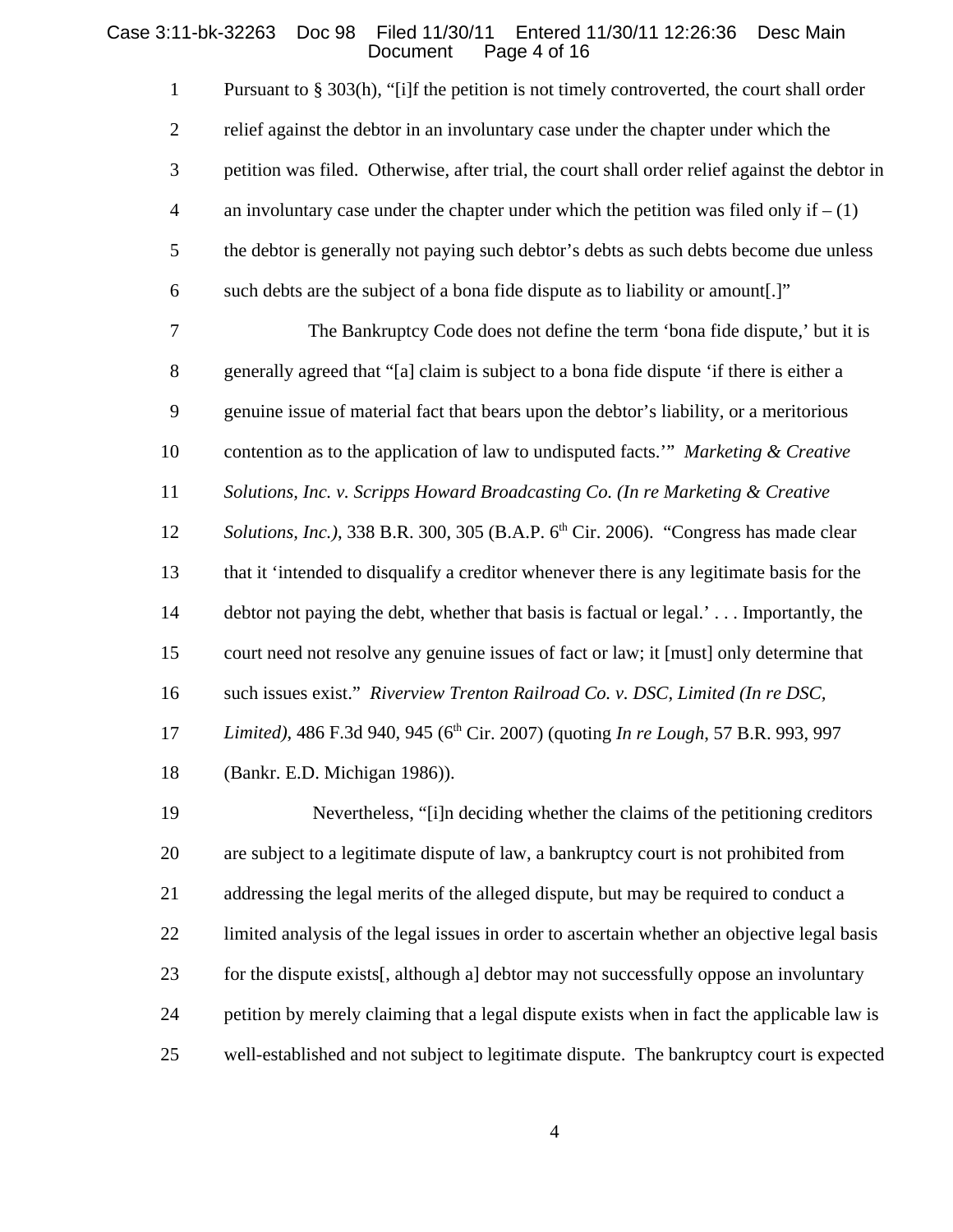## Case 3:11-bk-32263 Doc 98 Filed 11/30/11 Entered 11/30/11 12:26:36 Desc Main Document Page 5 of 16

| $\mathbf{1}$     | to make an inquiry sufficient to determine whether a legitimate question exists about the |
|------------------|-------------------------------------------------------------------------------------------|
| $\mathbf{2}$     | application of law to the undisputed facts presented[, and] the debtor must have a        |
| 3                | 'legitimate legal or factual basis' to challenge the claim." Marketing & Creative         |
| $\overline{4}$   | Solutions, Inc., 338 B.R. at 305 (quoting National City Bank v. Troutman Enterprises,     |
| $\mathfrak{S}$   | Inc. (In re Troutman Enterprises, Inc.), 253 B.R. 8, 12 (B.A.P. $6th$ Cir. 2000)). The    |
| 6                | Petitioning Creditors have the burden of establishing a prima facie case that no bona     |
| $\boldsymbol{7}$ | fide dispute exists, after which the burden shifts to Mr. Hicks to demonstrate the        |
| 8                | contrary. In re AMC Investors, LLC, 406 B.R. 478, 484 (Bankr. D. Delaware 2009).          |
| 9                | Mr. Hicks does not dispute that the Petitioning Creditors are, in fact,                   |
| 10               | creditors as evidenced by his execution of the following documents:                       |
| 11               | (a) With First Community Bank of East Tennessee: (1) a Promissory Note                    |
| 12               | executed by Mr. Hicks dated July 23, 2009, in the principal amount of \$1,340,181.61;     |
| 13               | (2) a Loan Assumption Agreement with Modification and Extension of the Original           |
| 14               | Note dated May 17, 2007, whereby Mr. Hicks assumed the indebtedness of Build, LLC         |
| 15               | in the then-due amount of $$1,375,822.97$ ; (3) a Deed of Trust dated March 16, 2006,     |
| 16               | encumbering real property then owned by Ray D. Williams and Mona Lesa Williams            |
| 17               | located on Highway 394 in Blountville, Sullivan County, Tennessee, securing the           |
| 18               | indebtedness of Build, LLC of \$1,384,000.00; (4) a Commercial Purchase and Sale          |
| 19               | Agreement dated April 27, 2007, executed by the Debtor and Build, LLC, evidencing         |
| 20               | the agreement for the sale of the Sullivan County, Tennessee property to the Debtor for   |
| 21               | a price of \$1,241,663.00; and (5) a Deed dated May 17, 2007, whereby Build, LLC          |
| 22               | conveyed the Blountville, Sullivan County, Tennessee property to the Debtor. These        |
| 23               | documents were marked as Trial Exhibits 32 through 36.                                    |
| 24               | (b) With Community South Bank: (1) a Promissory Note dated July 14,                       |
| 25               | 2008, in the principal amount of \$3,740,500.00 executed by Millertown Development 3,     |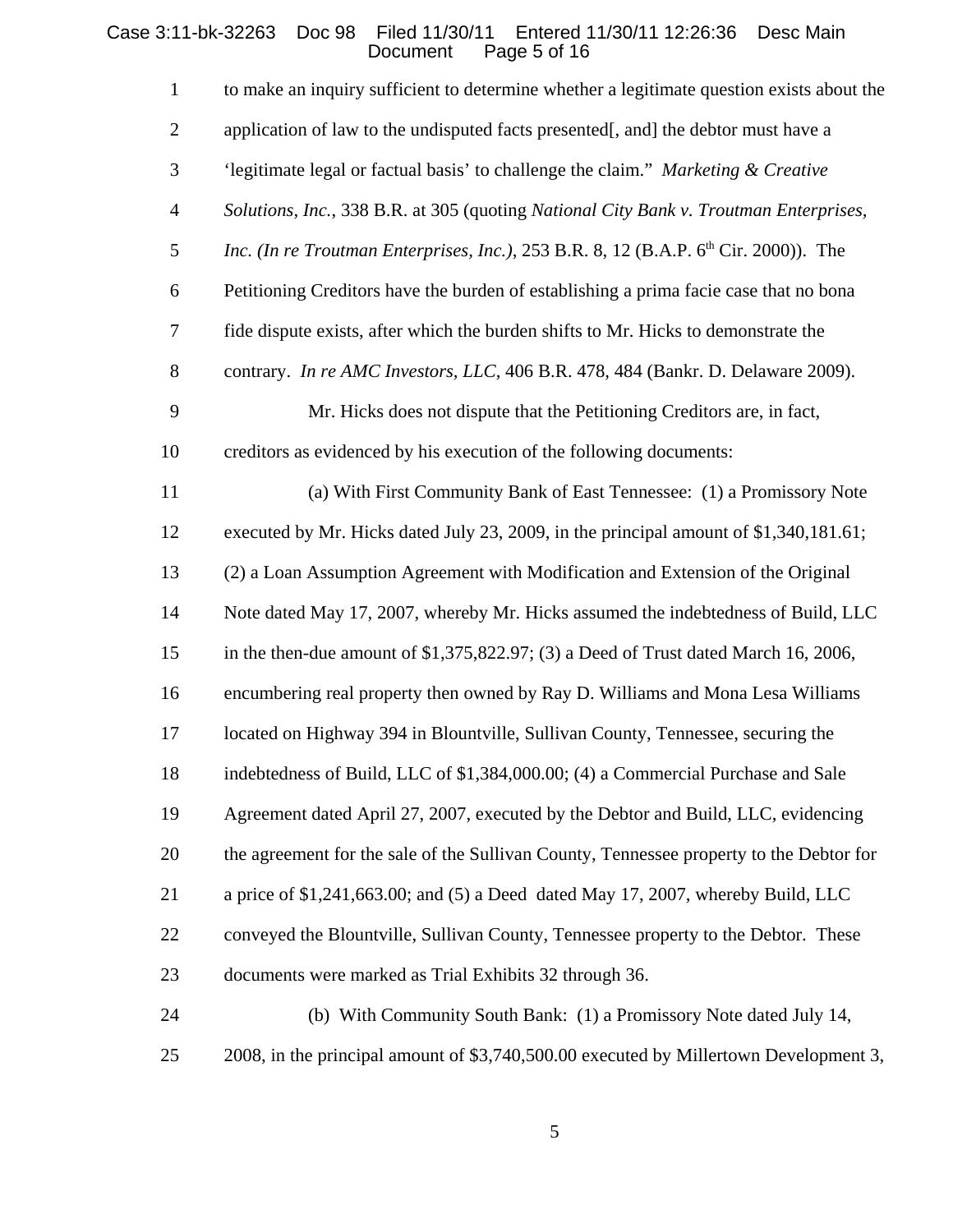#### Case 3:11-bk-32263 Doc 98 Filed 11/30/11 Entered 11/30/11 12:26:36 Desc Main Page 6 of 16

LLC; (2) a Promissory Note dated December 11, 2009, in the principal amount of

\$100,000.00 executed by Millertown Development 3, LLC; (3) an Unlimited and

Continuing Guaranty dated July 14, 2008, executed by the Debtor Charles B. Hicks

guaranteeing payment of the Millertown Development 3, LLC indebtedness; (4) a Deed

of Trust dated July 14, 2008, encumbering real property owned by Millertown

Development 3, LLC located on Millertown Pike in Knoxville, Knox County,

Tennessee, securing the \$3,740,000.00 Promissory Note; and (5) a Modification

Agreement dated December 31, 2009, modifying the July 14, 2008 Deed of Trust to

also secure the \$100,000.00 Promissory Note. These documents were marked as Trial

Exhibits 9 through 13.

 (c) With National Bank of Tennessee: (1) a Promissory Note executed by the Debtor dated April 27, 2009, in the principal amount of \$1,840,000.00; (2) a Deed of Trust dated April 27, 2007, encumbering real property owned by the Debtor located on Shallowford Road in Chattanooga, Hamilton County, Tennessee, securing the \$1,840,000.00 indebtedness; (3) a Promissory Note executed by the Debtor dated January 19, 2007, in the original principal amount of \$1,060,000.00; and (4) a Deed of Trust dated January 19, 2007, encumbering real property owned by the Debtor located on Ridgecrest Drive in Dandridge, Jefferson County, Tennessee, securing the \$1,060,000.00. These documents were marked as Trial Exhibits 17, 18, 21, and 22. 20 (d) With BankEast: (1) a Revolving Promissory Note - Secured executed

 by the Debtor dated August 30, 2007, in the principal amount of \$1,091,200.00; (2) a Hypothecation Agreement dated August 30, 2007, executed by Dennis J. Weaver and wife, Jana R. Weaver, agreeing to pledge certain of their real property in Gulf County, Florida as collateral for the Debtor's loan; (3) the Mortgage executed by Dennis J.

Weaver and Jana R. Weaver granting BankEast a lien against the Gulf County, Florida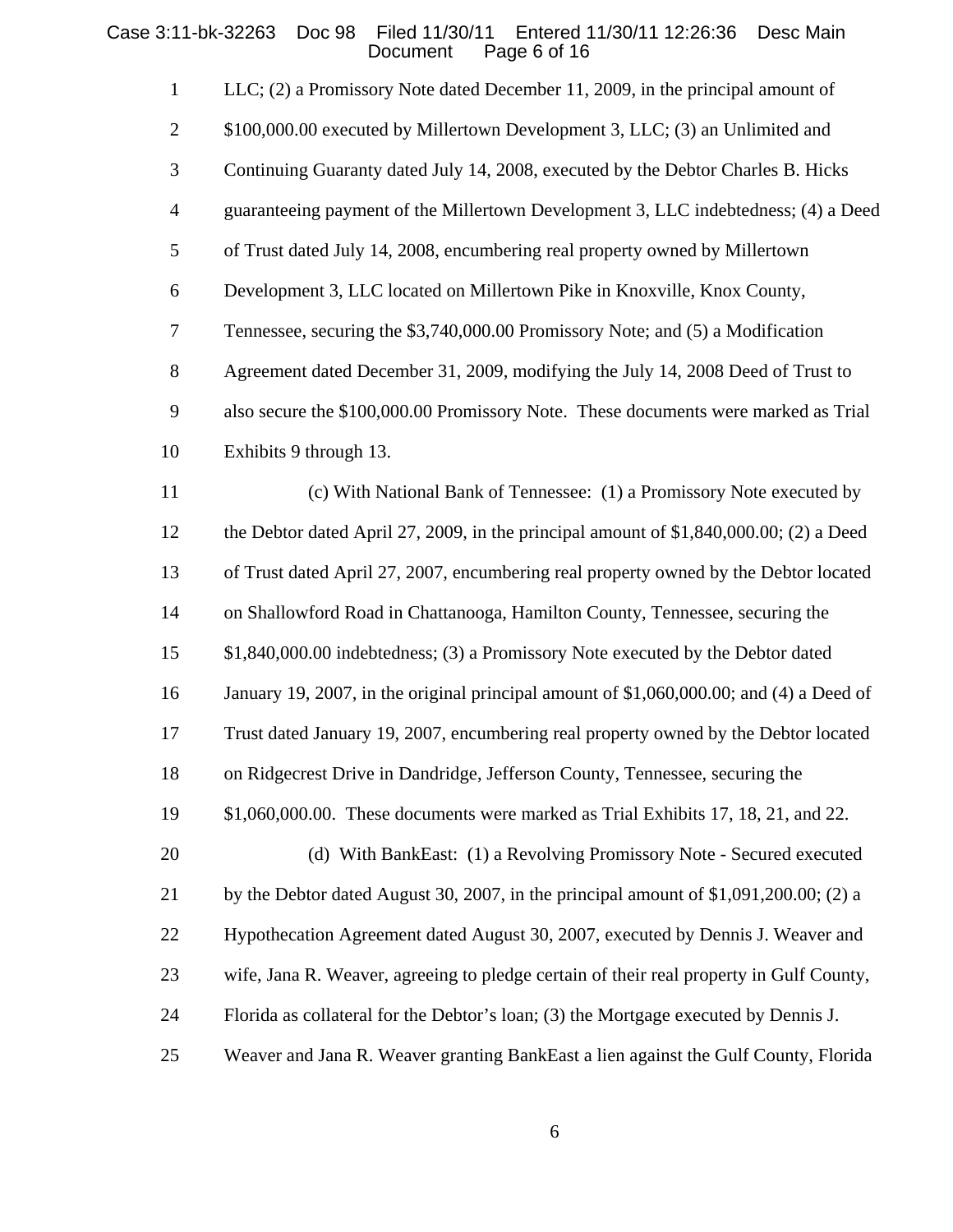## Case 3:11-bk-32263 Doc 98 Filed 11/30/11 Entered 11/30/11 12:26:36 Desc Main Document Page 7 of 16

| $\mathbf{1}$   | property to secure the Debtor's loan; and (4) numerous modifications of the Revolving    |
|----------------|------------------------------------------------------------------------------------------|
| $\mathbf{2}$   | Promissory Note - Secured and Modification and Extension Agreements. These               |
| 3              | documents were marked as Collective Trial Exhibit 50.                                    |
| $\overline{4}$ | There is also no dispute that following default, each of these four Petitioning          |
| 5              | Creditors exercised their rights and remedies and proceeded with foreclosure actions     |
| 6              | against the real properties securing the various loans. Accordingly, the Petitioning     |
| 7              | Creditors are asserting the following claims against Mr. Hicks:                          |
| 8              | (a) As reflected in Trial Exhibit 39 and supported by the testimony of                   |
| 9              | Mr. Gamble, First Community Bank of East Tennessee asserts a claim in the amount of      |
| 10             | \$550,154.23, representing a \$520,791.02 deficiency balance following the foreclosure   |
| 11             | of the Sullivan County, Tennessee property on February 26, 2010, together with 5.75%     |
| 12             | interest through February 15, 2011, in the amount of \$29,363.21, which continues to     |
| 13             | accrue at a rate of \$83.18178 per diem.                                                 |
| 14             | (b) As testified to by Mr. Avans, Community South Bank asserts a claim in                |
| 15             | the amount of \$416,270.40, representing a \$395,568.66 deficiency balance following     |
| 16             | the foreclosure of the Millertown Pike, Knox County, Tennessee property on July 1,       |
| 17             | 2010, together with interest through May 9, 2011, in the amount of \$20,701.74.          |
| 18             | (c) As reflected in Trial Exhibits 19 and 23, respectively, and supported and            |
| 19             | revised by the testimony of Mr. Newman, National Bank of Tennessee asserts two           |
| 20             | claims: the first, in the amount of \$443,964.18, representing a \$425,740.41 deficiency |
| 21             | balance following the foreclosure of the Hamilton County, Tennessee, Shallowford         |
| 22             | Road property on March 11, 2010, together with interest through May 9, 2011, in the      |
| 23             | amount of \$18,223.77; and the second, in the amount of \$395,578.85 representing a      |
| 24             | \$370,028.36 deficiency balance following the foreclosure of the Jefferson County,       |
| 25             | Tennessee property on March 11, 2010, together with interest through May 9, 2011, in     |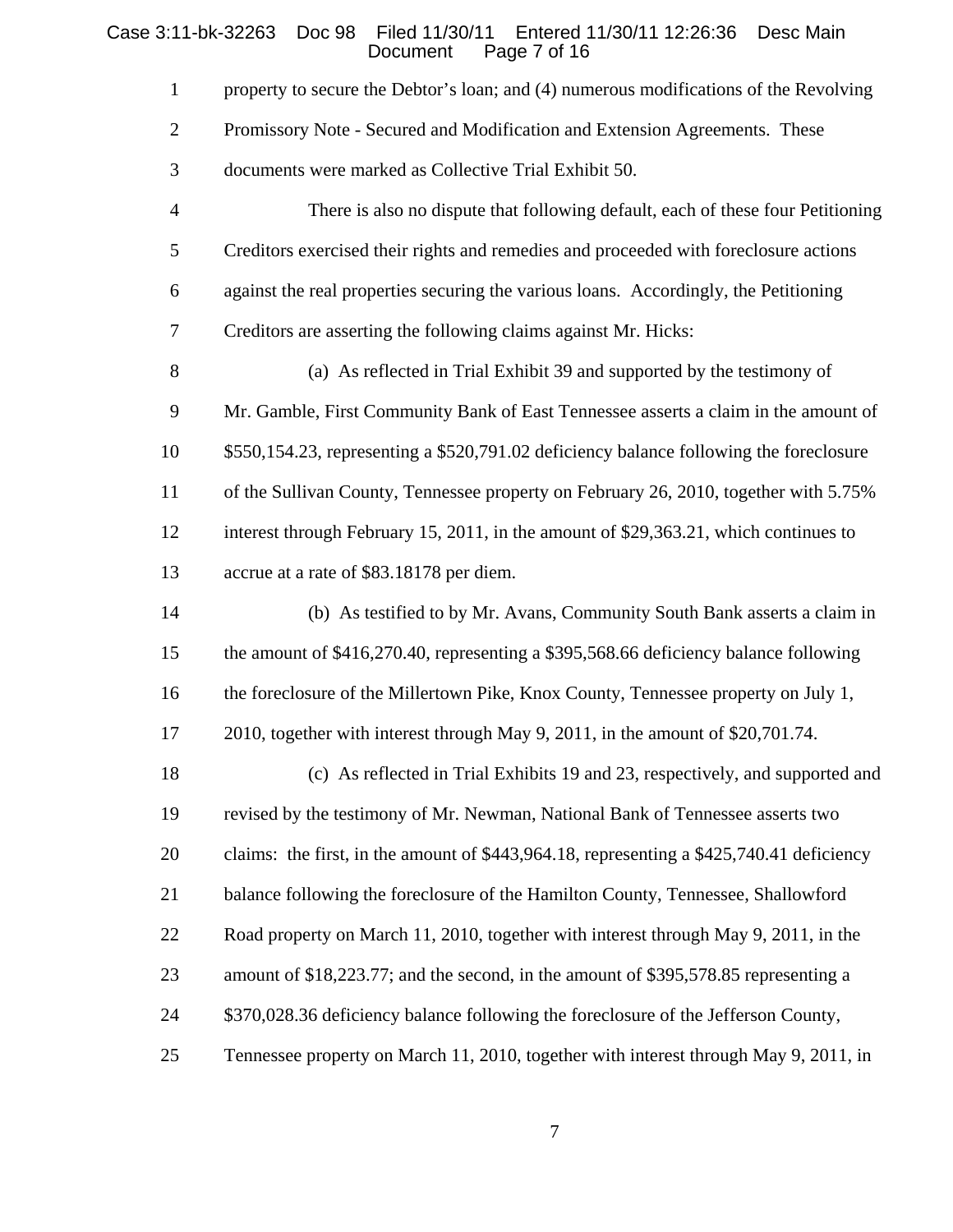#### Case 3:11-bk-32263 Doc 98 Filed 11/30/11 Entered 11/30/11 12:26:36 Desc Main Page 8 of 16

the amount of \$25,550.49.

 (d) As reflected in Collective Trial Exhibit 50 and supported by the testimony of Ms. Boyer, BankEast asserts a claim in the amount of \$1,173,139.12, including interest, fees, and legal costs through May 9, 2011, pursuant to its secured Revolving Promissory Note - Secured and its numerous modifications and extensions. Mr. Hicks disputes the validity of each of these claims. With respect to those claims based upon deficiency balances from the foreclosure sales, Mr. Hicks argues that the foreclosure prices were all grossly inadequate and that no deficiency should remain on any of the debts. With respect to BankEast, Mr. Hicks argues that the Bank entered into a valid and binding agreement with him whereby it agreed that the Debtor could pay \$700,000.00 any time on or before September 22, 2011, and the Bank would not pursue any deficiency balance, thus making the asserted claim contingent. After reviewing the exhibits and the record presented, and based upon the testimony of the witnesses, I find, notwithstanding that the claims asserted by First Community Bank of East Tennessee, Community South Bank, and National Bank of Tennessee were, at the time the Involuntary Petition was filed, subject to litigation in state court to collect the respective deficiency balances, that there is no bona fide dispute as to the liability or the amount of the claims they have asserted based on Tennessee law as it existed prior to September 1, 2010.

 A deficiency judgment "should reflect the difference in the fair market value, if it is greater than the sales price, and the amount still owed." *Lost Mountain Development Co. v. King,* 2006 WL 3740791, at \*5 (Tenn. Ct. App. Dec. 19, 2006). The principles regarding deficiency judgments following foreclosure in Tennessee as succinctly stated in *Lost Mountain Development Co.* are as follows: "(1) the value of the property sold is not looked into in a deficiency case unless there is a charge of fraud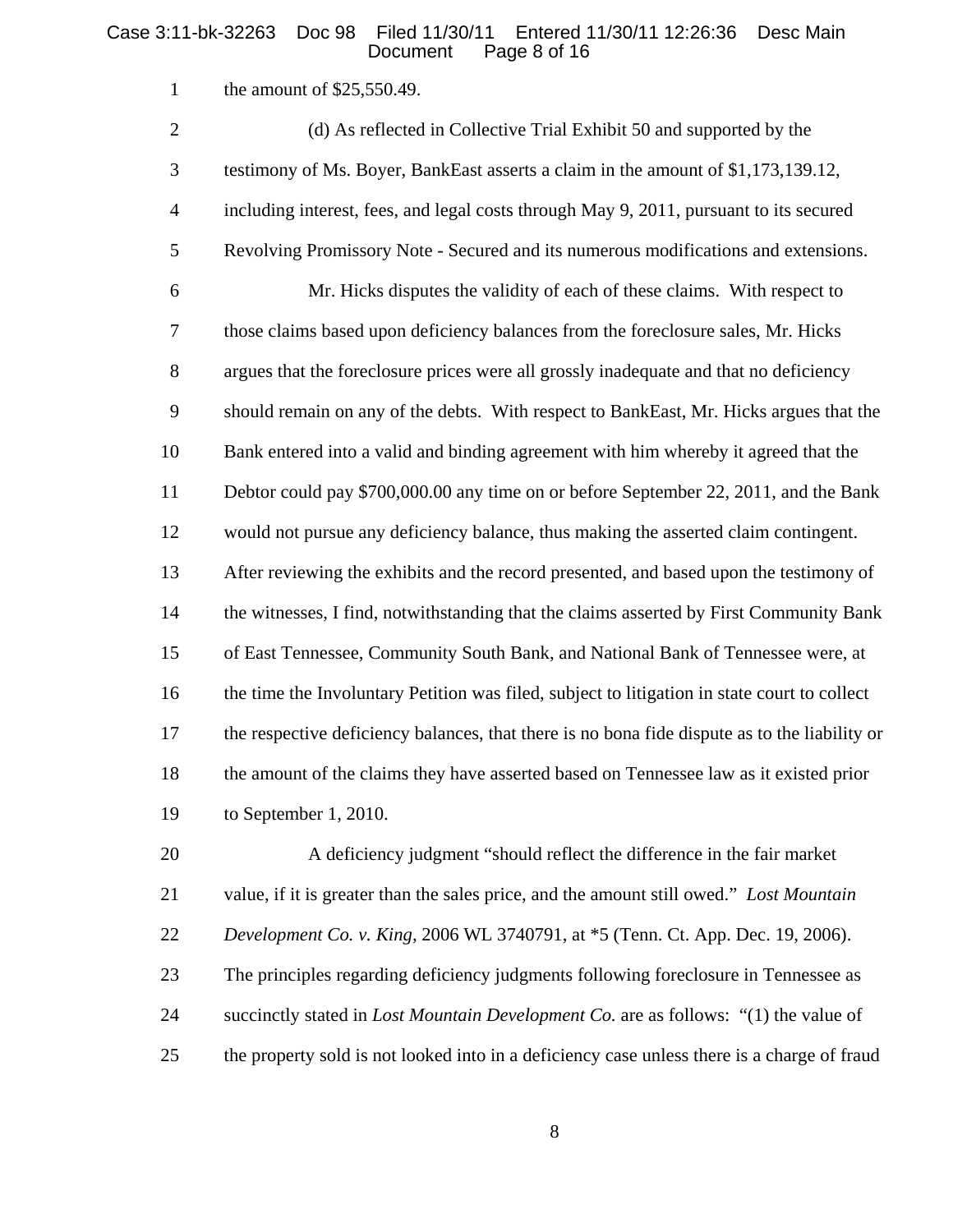## Case 3:11-bk-32263 Doc 98 Filed 11/30/11 Entered 11/30/11 12:26:36 Desc Main Document Page 9 of 16

| $\mathbf{1}$     | in the manner of sale or a charge that the sales price was grossly inadequate; (2) in the      |
|------------------|------------------------------------------------------------------------------------------------|
| $\sqrt{2}$       | absence of an allegation of irregularity in the sale, there is a presumption that the price    |
| $\mathfrak{Z}$   | brought at the public sale is the fair market price of the property; and (3) when gross        |
| $\overline{4}$   | inadequacy is claimed, the burden of overcoming the presumption attached to a sale             |
| 5                | free of irregularity is on the defendant against whom a deficiency judgment is sought."        |
| 6                | Lost Mountain Development Co., 2006 WL 3740791, at *5 (citing Duke v. Daniels, 660             |
| $\boldsymbol{7}$ | S.W.2d 793 (Tenn. Ct. App. 1983)). Accordingly, "when a debtor challenges the                  |
| $8\,$            | adequacy of the foreclosure sale price as a defense to an action to collect the difference     |
| $\mathbf{9}$     | between the amount owed and the foreclosure proceeds, a court must consider 'the               |
| 10               | value of the real estate at the time of the foreclosure." Lost Mountain Development            |
| 11               | Co., 2006 WL 3740791, at *5 (quoting <i>Duke</i> , 660 S.W.2d at 794.). The value of the       |
| 12               | property prior or subsequent to the foreclosure sale is not relevant. Id. at *5 (quoting       |
| 13               | Brown v. Eckhardt, 129 S.W.2d 1122, 1128 (Tenn. Ct. App.1939)). Unless there is                |
| 14               | evidence demonstrating irregularity, misconduct, fraud, or unfairness during the               |
| 15               | foreclosure sale, "Tennessee law accords conclusive effect to the price produced               |
| 16               | through the foreclosure sale, '[e]ven where the sale price is shockingly disproportionate      |
| 17               | to the actual value of the Property." Citizens National Bank v. Mountain Ridge, LLC,           |
| 18               | 2010 WL 4238479, at *4 (E.D. Tenn. Oct. 21, 2010). Nevertheless, a debtor may offer            |
| 19               | evidence about the fair market value of the property at the time of the sale "so as to         |
| 20               | attempt to overcome the presumption and prove that the sale price was grossly                  |
| 21               | inadequate." Lost Mountain Development Co., 2006 WL 3740791, at *5. GreenBank v.               |
| 22               | <i>Thompson</i> , 2010 WL 5549231, at *6 (Tenn. Ct. App. Dec. 29, 2010).                       |
| 23               | Moreover, in making a determination as to whether a sales price is grossly                     |
| 24               | inadequate, it is irrelevant if a range of appraisal values are received; "the court's task is |
| 25               | not to determine the property's value, but instead to 'determine whether the record            |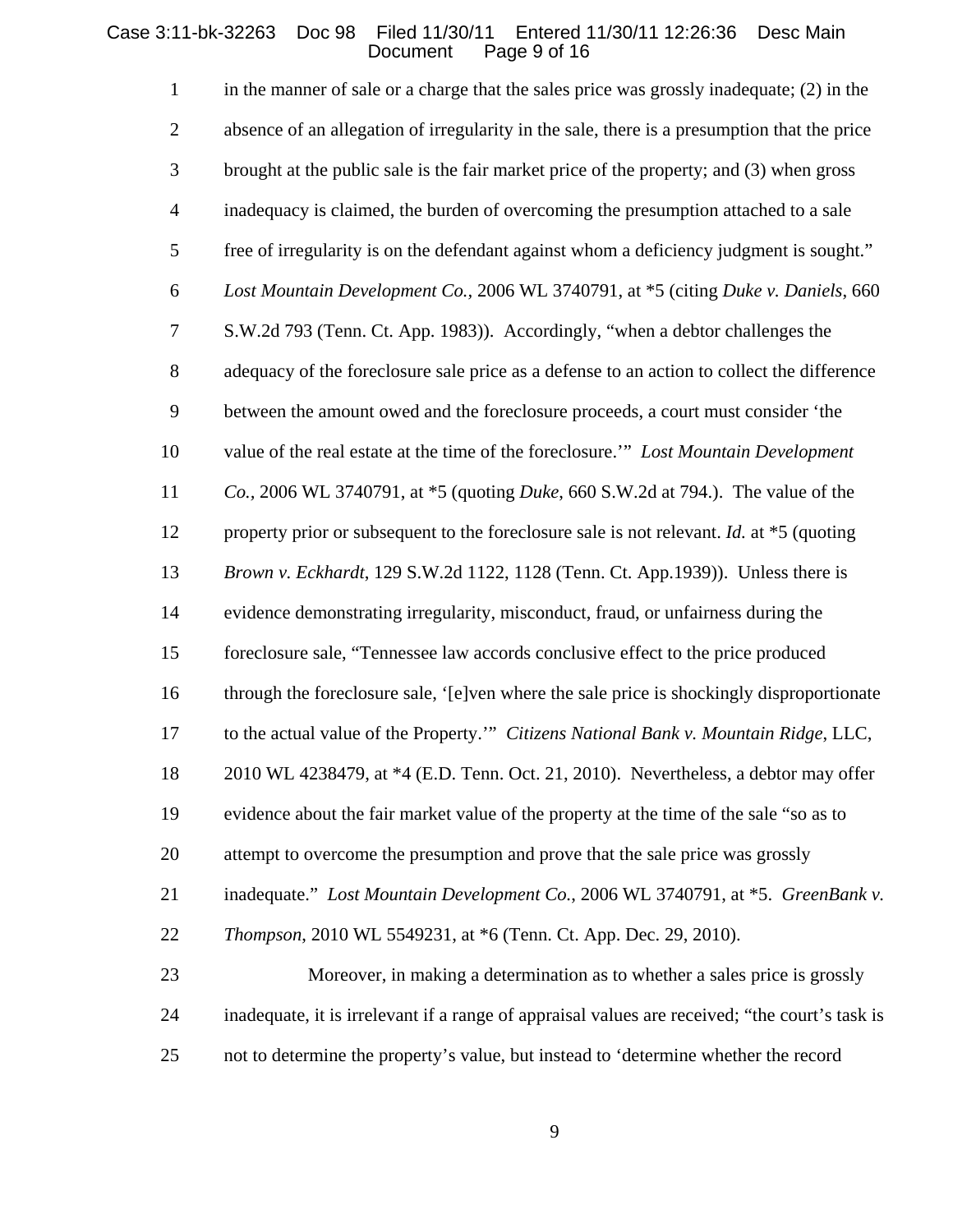#### Case 3:11-bk-32263 Doc 98 Filed 11/30/11 Entered 11/30/11 12:26:36 Desc Main Page 10 of 16

contains evidence to support Defendants' allegations of gross negligence.'" *Fifth Third*

*Bank v. Dial Properties, LLC*, 2011 WL 588148, at \*5 (M.D. Tenn. Feb. 10, 2011)

(quoting *Cadence Bank, N.A. v. Latting Road Partners, LLC*, 699 F. Supp. 2d 1033,

1039-40 (W.D. Tenn. 2010)). "[T]he law indicates that the fact alone that a lender's bid

is less than an appraisal value, even less by up to 50%, may not render the bid grossly

inadequate – 'less than' is not equated with 'grossly inadequate' in Tennessee law."

*Fifth Third Bank* at \*6.

 Pursuant to the loan documents stipulated into evidence through Trial Exhibits 32 through 36 and as evidenced by Trial Exhibit 39, as of February 26, 2010, Mr. Hicks was indebted to First Community Bank of East Tennessee in the amount of \$1,397,194.21, which was secured by the Sullivan County, Tennessee property. Following default, the Bank conducted its foreclosure sale on February 26, 2010, at which it credit bid \$878,172.00. After adding sale expenses of \$1,768.81, it was left 14 with a deficiency balance on that date of \$520,791.02. When questioned at trial how the Bank calculated its bid, Mr. Gamble testified that it relied on the December 14, 2009 appraisal conducted by David W. Harris, entered into evidence as Trial Exhibit 70, which gave a value range: a low range figure of \$800,000.00, a mid-range figure of \$1,000,000.00, and a high range figure of \$1,200,000.00. As reflected on Trial Exhibit 55, the Bank ran an analysis on all three figures, settling upon the mid-range figure of \$1,000,000.00, and after deducting taxes and commissions, arrived at its \$878,172.48 bid. Based upon the record, the court finds no issue with First Community Bank of East Tennessee's bid, which represents approximately 72% of the outstanding 23 balance owed by Mr. Hicks. It would have been well within the Bank's rights to rely on the low range figure of the appraisal made less than three months before the foreclosure sale; however, it chose the mid-range figure, which was a more than reasonable value.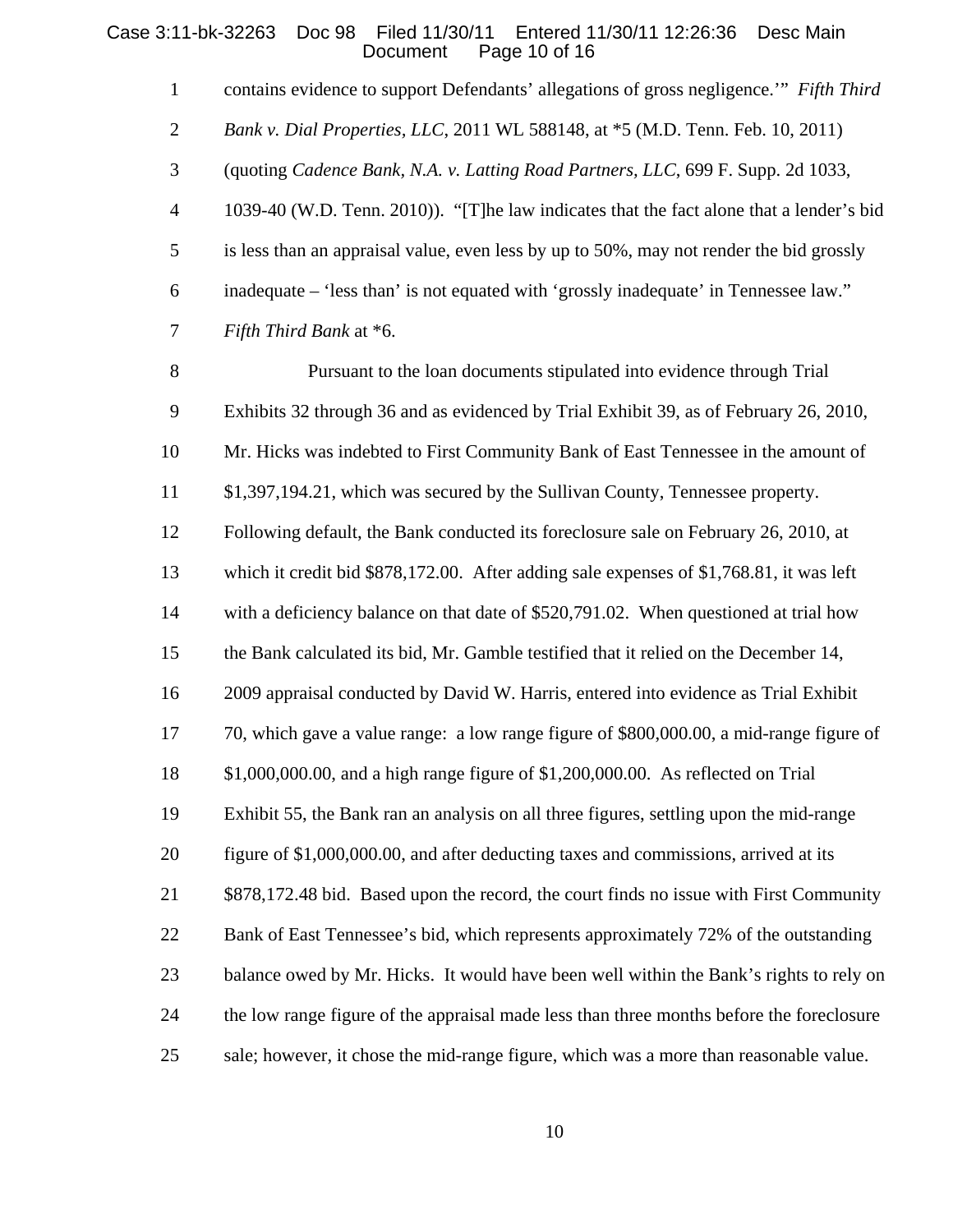#### Case 3:11-bk-32263 Doc 98 Filed 11/30/11 Entered 11/30/11 12:26:36 Desc Main Page 11 of 16

Furthermore, Mr. Hicks himself acknowledged in his Financial Statement dated

 February 25, 2011, entered into evidence as Trial Exhibit 6, that he was "responsible for" a \$500,000.00 loan balance to this bank following the foreclosure. There is no bona fide dispute as to the deficiency claim asserted by First Community Bank of East Tennessee.

 Likewise, the court finds that there is no bona fide dispute as to the deficiency claim asserted by Community South Bank. Pursuant to the loan documents stipulated into evidence through Trial Exhibits 9 through 13, and as evidenced by Trial Exhibit 27, Mr. Hicks was indebted to Community South Bank on two loans, in the original principal amounts of \$3,740,500.00 and \$100,000.00, respectively, both of which were secured by the Millertown Pike, Knox County, Tennessee property. Following default, the Bank conducted its foreclosure on July 1, 2010, at which it credit bid \$3,600,000.00, leaving a deficiency balance on that date of \$395,568.66. At trial, 14 Mr. Avans testified that, in calculating its bid, the Bank initially relied on the May 26, 2010 appraisal conducted by Charles M. Smith, which was entered into evidence as Trial Exhibit 58, assigning an "as is" value of \$2,924,000.00 to the land. The Bank then took into account the value of engineering work that had been performed on the 18 property, arriving at its bid of \$3,600,000.00. Based upon the record, the court finds no issue with Community South Bank's bid, which represents approximately 94% of the outstanding balance owed by Mr. Hicks on the date of foreclosure. Again, the Bank would have been well within its rights to bid the "as is" value given that the appraisal which was made thirty-six days before the foreclosure sale; however, it chose to include the value of the engineering work performed on the property and bid in nearly the amount owed by Mr. Hicks on the debt. That the Bank did not rely on Mr. Smith's "as developed" appraisal value of \$5,094,000.00, as reflected in Trial Exhibit 59, is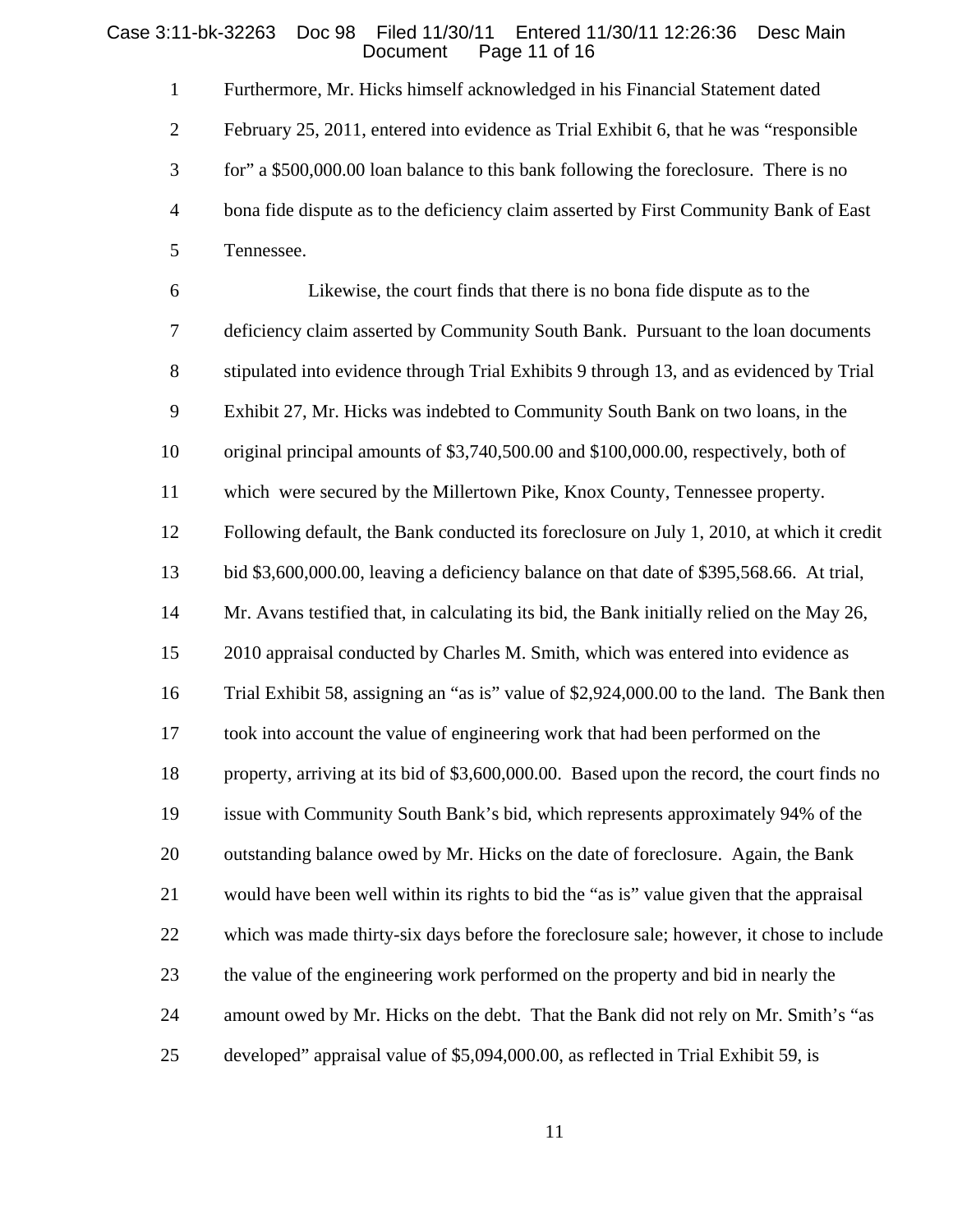## Case 3:11-bk-32263 Doc 98 Filed 11/30/11 Entered 11/30/11 12:26:36 Desc Main Document Page 12 of 16

| $\mathbf{1}$   | immaterial because the property was not, in fact, developed and this larger value           |
|----------------|---------------------------------------------------------------------------------------------|
| $\mathbf{2}$   | represented the potential value if the property was subdivided and sold in four separate    |
| 3              | lots. Furthermore, Mr. Hicks himself acknowledged in his Financial Statement dated          |
| $\overline{4}$ | February 25, 2011, entered into evidence as Trial Exhibit 6, that he was "responsible       |
| 5              | for" a \$464,000.00 balance to Community South Bank following the foreclosure.              |
| 6              | Similarly, I find there is no bona fide dispute as to the claims asserted by                |
| 7              | National Bank of Tennessee. Pursuant to the loan documents stipulated into evidence         |
| $8\,$          | through Trial Exhibits 17 and 18 as and as evidenced by Trial Exhibit 19, Mr. Hicks         |
| 9              | was indebted to National Bank of Tennessee in the amount of \$1,947,598.97, including       |
| 10             | principal, accrued interest, delinquent taxes, recording fees, attorney fees, and other     |
| 11             | expenses of sale, which was secured by the Hamilton County, Tennessee property.             |
| 12             | Following default, the Bank conducted its foreclosure on March 11, 2010, at which it        |
| 13             | credit bid \$1,500,000.00, leaving a deficiency balance on that date of \$425,740.41, after |
| 14             | backing out delinquent taxes of \$16,285.56 and recording fees of \$5,573.00. When          |
| 15             | questioned at trial how the Bank calculated its bid, Mr. Newman testified that it relied    |
| 16             | on the March 10, 2010 appraisal conducted by William C. Haislen, entered into               |
| 17             | evidence as Trial Exhibit 67, which gave a voluntary sale figure of \$1,790,000.00 and a    |
| 18             | liquidation value of \$1,165,000.00. Mr. Newman testified that although the Bank could      |
| 19             | have gone with the lower amount, it chose a mid-range figure. Based upon the record,        |
| 20             | the court finds no issue with National Bank of Tennessee's bid, which represents            |
| 21             | approximately 77% of the outstanding balance owed by Mr. Hicks. Although it could           |
| 22             | have relied on the lower amount reflected in the appraisal, which was conducted one         |
| 23             | day prior to the foreclosure sale, the Bank went with a mid-range figure, providing         |
| 24             | more than reasonable value.                                                                 |
| 25             | The same is true for National Bank of Tennessee's second claim. Pursuant                    |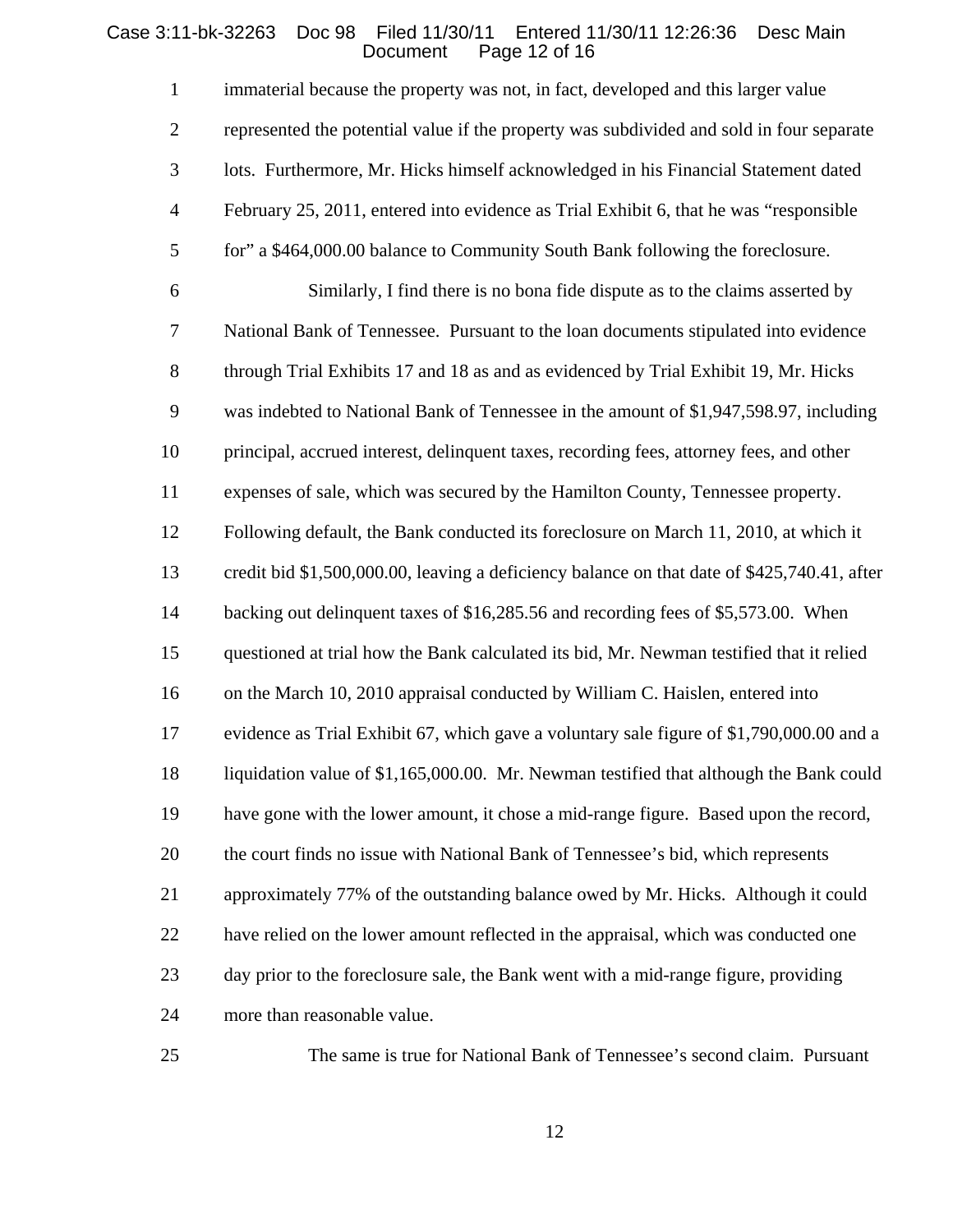## Case 3:11-bk-32263 Doc 98 Filed 11/30/11 Entered 11/30/11 12:26:36 Desc Main Document Page 13 of 16

| $\mathbf{1}$   | to the loan documents stipulated into evidence through Trial Exhibits 21 and 22 and as    |
|----------------|-------------------------------------------------------------------------------------------|
| $\mathfrak{2}$ | evidenced by Trial Exhibit 23, Mr. Hicks was indebted to National Bank of Tennessee       |
| 3              | in the amount of \$1,126,254.08, including principal, accrued interest, delinquent taxes, |
| $\overline{4}$ | recording fees, attorney fees, and other related expenses of sale, which was secured by   |
| 5              | the Jefferson County, Tennessee property. Following default, the Bank conducted its       |
| 6              | foreclosure sale on March 11, 2010, at which it credit bid \$750,000.00, leaving a        |
| $\tau$         | deficiency balance on that date of \$370,028.36, after backing out delinquent taxes of    |
| $8\,$          | \$3,175.72 and recording fees of \$2,798.00. When questioned at trial how the Bank        |
| $\mathbf{9}$   | calculated its bid, Mr. Newman testified that it relied on the March 3, 2010 appraisal    |
| 10             | conducted by Kenneth Woodford, entered into evidence as Trial Exhibit 62, which           |
| 11             | assigned a gross retail sellout value to the property of \$980,000.00 and a discounted,   |
| 12             | bulk sale value of \$750,000.00, and decided to use the bulk sale value reflected in the  |
| 13             | appraisal which was conducted eight days prior to the foreclosure. Again, based upon      |
| 14             | the record, the court finds no issue with National Bank of Tennessee's bid, which         |
| 15             | represents approximately 67% of the outstanding balance owed by Mr. Hicks and that        |
| 16             | this price, the credit bid, provided a reasonable value.                                  |
| 17             | Furthermore, Mr. Hicks himself acknowledged in his Financial Statement                    |
| 18             | dated February 25, 2011, entered into evidence as Trial Exhibit 6, that he was            |
| 19             | "responsible for" a \$823,000.00 balance to the Bank following the foreclosures of both   |
| 20             | properties.                                                                               |
| 21             | Although contending that the foreclosure bids made by each of the foregoing               |
| 22             | Banks were "grossly inadequate," Mr. Hicks did not offer any proof other than his own     |
| 23             | opinion that they should have been higher. The court disagrees. The bids ranged in        |

- percentage of the debt from 67% to 94%, and each of the Banks' representatives
- testified that while their respective Banks could have gone lower, each chose to bid in,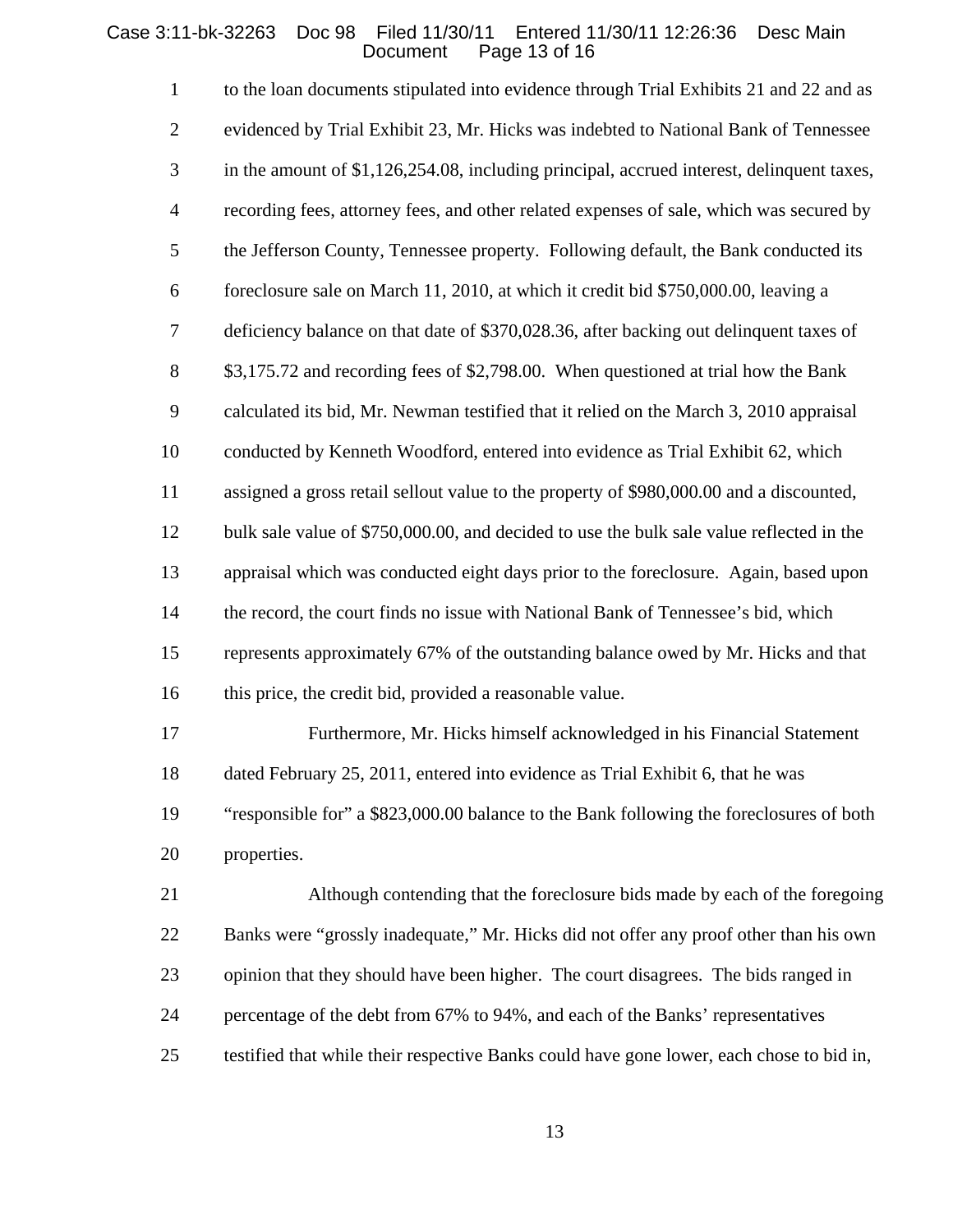#### Case 3:11-bk-32263 Doc 98 Filed 11/30/11 Entered 11/30/11 12:26:36 Desc Main Page 14 of 16

 at a minimum, the appraisal amounts. The record reflects that not only were the respective Banks not negligent, they were accommodating to Mr. Hicks in making their credit bids. Frankly, the court is impressed with the extent to which these Banks went to ensure the fairness of their credit bids at the various foreclosure sales.

 Additionally, I find that there is no bona fide dispute as to the liability or amount of the claim asserted by BankEast, notwithstanding the pendency of a foreclosure proceeding in Florida. Pursuant to the loan documents stipulated into evidence through Collective Trial Exhibit 50, Mr. Hicks was indebted to BankEast in the amount of \$1,173,139.12, which was secured by two townhomes and 22 concrete condo pads located in Gulf County, Florida, owned by a third party. Following default, the Bank commenced a judicial foreclosure proceeding in Florida, which remains pending. On February 21, 2011, a Contract for Purchase and Sale was entered into between Waco Development Co., Charles Hicks, Dennis J. Weaver, and Jana R. Weaver as Sellers and Creative Business Consultants Group, LLC as Purchaser, under the terms of which Creative Business Consultants Group, LLC agreed to purchase the collateral securing BankEast's loan for \$1,700,000.00. *See* Trial Exhibit 53. Pursuant to this Contract and at the request of Mr. Hicks, BankEast agreed to the following, as 18 set forth in a March 22, 2011 letter to Mr. Hicks from Kenneth Dobbins, President and Chief Operating Officer, and Ms. Boyer: "BankEast affirms that upon receipt of good and adequate funds totaling Seven Hundred Thousand Dollars (\$700,000) from the sale of the collateral subject to the BankEast Loan Number 270617 obligation, specifically the 2 residential condo units and 22 residential condo pads located in Port Saint Joe, Florida, BankEast will release said collateral and will not pursue you for repayment of the deficient amount. This affirmation is based upon the representations you made verbally and in your financial statement dated February 25, 2011, and emailed to my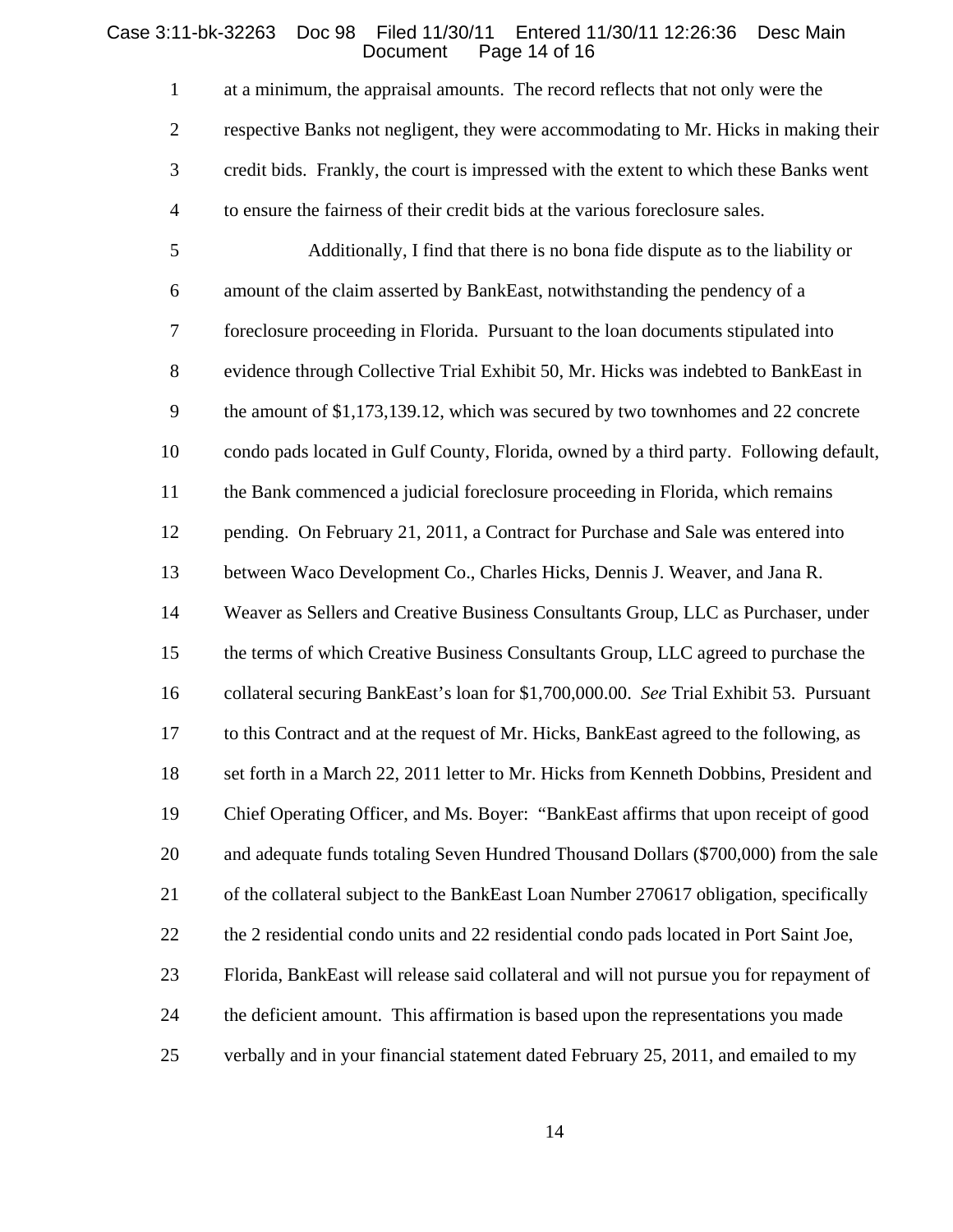## Case 3:11-bk-32263 Doc 98 Filed 11/30/11 Entered 11/30/11 12:26:36 Desc Main Document Page 15 of 16

| $\mathbf{1}$   | attention on February 28, 2011, and then the same being subsequently signed and            |
|----------------|--------------------------------------------------------------------------------------------|
| $\mathbf{2}$   | emailed to me again on March 22, 2011. If the referenced Seven Hundred Thousand            |
| 3              | Dollars (\$700,000) is not received by the Bank or its assigns within six (6) months of    |
| $\overline{4}$ | the date of this letter, this agreement will expire." Trial Exhibit 54. The sale, however, |
| $\mathfrak{S}$ | did not go through, as the earnest money required by the contract was not paid, thus       |
| 6              | voiding the Contract for Purchase and Sale. Additionally, as Ms. Boyer testified,          |
| $\tau$         | GreenBank, the first lienholder on the 22 condo pads, foreclosed its lien. A tax sale was  |
| $8\,$          | scheduled for the two townhomes, causing BankEast to redeem the property for               |
| $\mathbf{9}$   | approximately \$50,000.00. Although Mr. Hicks has asserted that the March 22, 2011         |
| 10             | letter from BankEast was an option, allowing him through September 22, 2011 to pay         |
| 11             | the Bank \$700,000.00, the court disagrees. The letter expressly states that the Bank      |
| 12             | would accept \$700,000.00 "from the sale of the collateral subject to the BankEast Loan    |
| 13             | Number 270617 obligation, specifically the 2 residential condo units and 22 residential    |
| 14             | condo pads located in Port Saint Joe, Florida" upon which BankEast would "release          |
| 15             | said collateral and will not pursue you for repayment of the deficient amount." Because    |
| 16             | the earnest money deposit was never paid and a majority of the collateral $-$ the 22       |
| 17             | residential condo pads – have been foreclosed and are no longer collateral, the basic      |
| 18             | terms of the letter could not be performed. The court agrees that this was not an          |
| 19             | outstanding offer by BankEast to accept payment of \$700,000.00 from any source in         |
| 20             | exchange for a release and forgiveness of the deficiency, nor was the letter a             |
| 21             | forbearance agreement whereby BankEast agreed that it would not pursue its remedies        |
| 22             | allowed under the loan documents marked as Collective Trial Exhibit 50. Accordingly,       |
| 23             | I find that the claim asserted by BankEast in the amount of \$1,173,139.12 is not          |
| 24             | contingent or unliquidated as to amount or liability, notwithstanding the pendency of      |
| 25             | the foreclosure proceeding in Florida, which was initially stayed by the filing of the     |